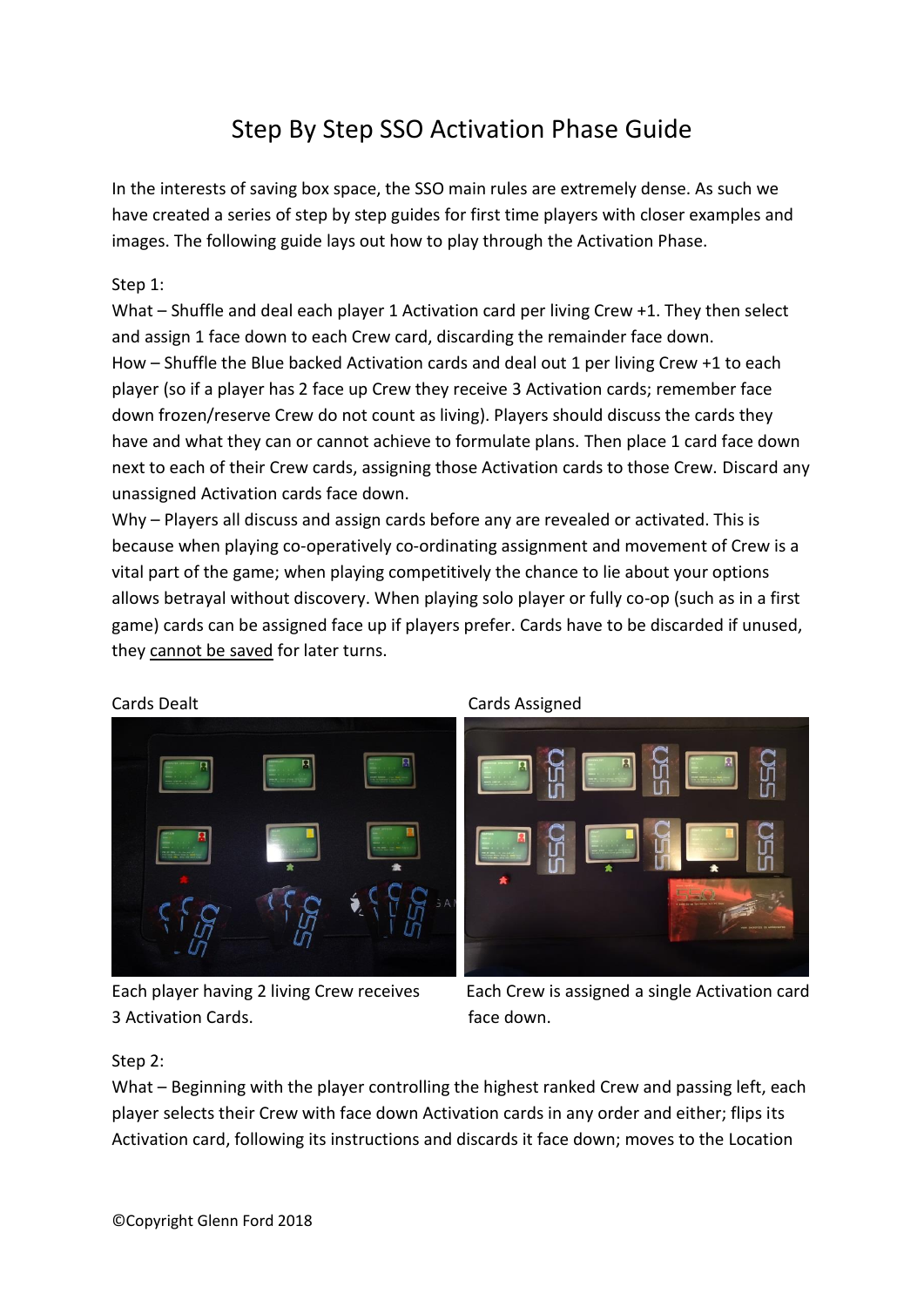of a Crew with a face down Activation card and discards both Crew's Activation cards; or passes leaving cards and Crew in place.

How – The player controlling the Crew with the highest number (2 is higher than 1) listed for their rank activates all of their Crew in any order, once they have done so the player to their left does so and so on around the table. When a Crew member is activated choose 1 of these 3 options:

- 1. Flip an Activation card assigned to the Crew member, follow its instructions and discard it. Note that if the instructions preceded by "Must" cannot be followed the card cannot be activated or flipped, so if a Crew is assigned an Activation card listing a Location they cannot move to it cannot be flipped and resolved. A Crew cannot move to a Location that is face down, full (already has Crew tokens equal to the number printed in the top right of the Location) or that they are already in.
- 2. Discard its card and another Crew's face down card and move it to the Location of the other Crew, provided it is a Location they are permitted to move to.
- 3. Do nothing.

Why – Players are never forced to move, however the additional rewards of resolving Activation cards mean that co-ordinating Crew circulation is almost always a good idea. The second movement option is important in the later stages of a game when multiple Locations are "Shut Down", it allows Crew to continue to co-ordinate movement.

Step 3:

What – Discard all remaining Activation cards face down.

Why – Activation cards may not be retained from one turn to the next.

# Example Phase:

Player 1 controls the Psychiatrist (rank 18) and Computer Specialist (rank 9), player 2 the Pilot (rank 15) and Engineer (rank 11), and player 3 the First Officer (rank 17) and Radio Officer (rank 4). Each player receives 3 Activation cards.

Player 1 has "Must move to a Module", "Must move to an Adjacent Location" and "Must move to a Pod". They assign "Must move to a Module" to the Psychiatrist and "Must move to a Pod" to the Computer Specialist.

Player 2 has "Must move to an Airlock" and 2 copies of "Must move to the Central Corridor". The assign "Must move to an Airlock" to the Pilot, and "Must move to the Central Corridor" to the Engineer.

Player 3 has "Must move to an Adjacent Location", "Must move to the Location of a higher Ranked Crew member" and "Must move to the Rec Room". They assign "Must move to the Rec Room" to the First Officer and "Must move to the Location of a higher Ranked Crew member" to the Radio Officer.

They have Mission 4 running so want to move to the Main Airlock.

Since player 1 controls the highest ranking Crew (the Psychiatrist at rank 18) they activate their Crew first and move the Psychiatrist (who has 0 personal oxygen) to the Computer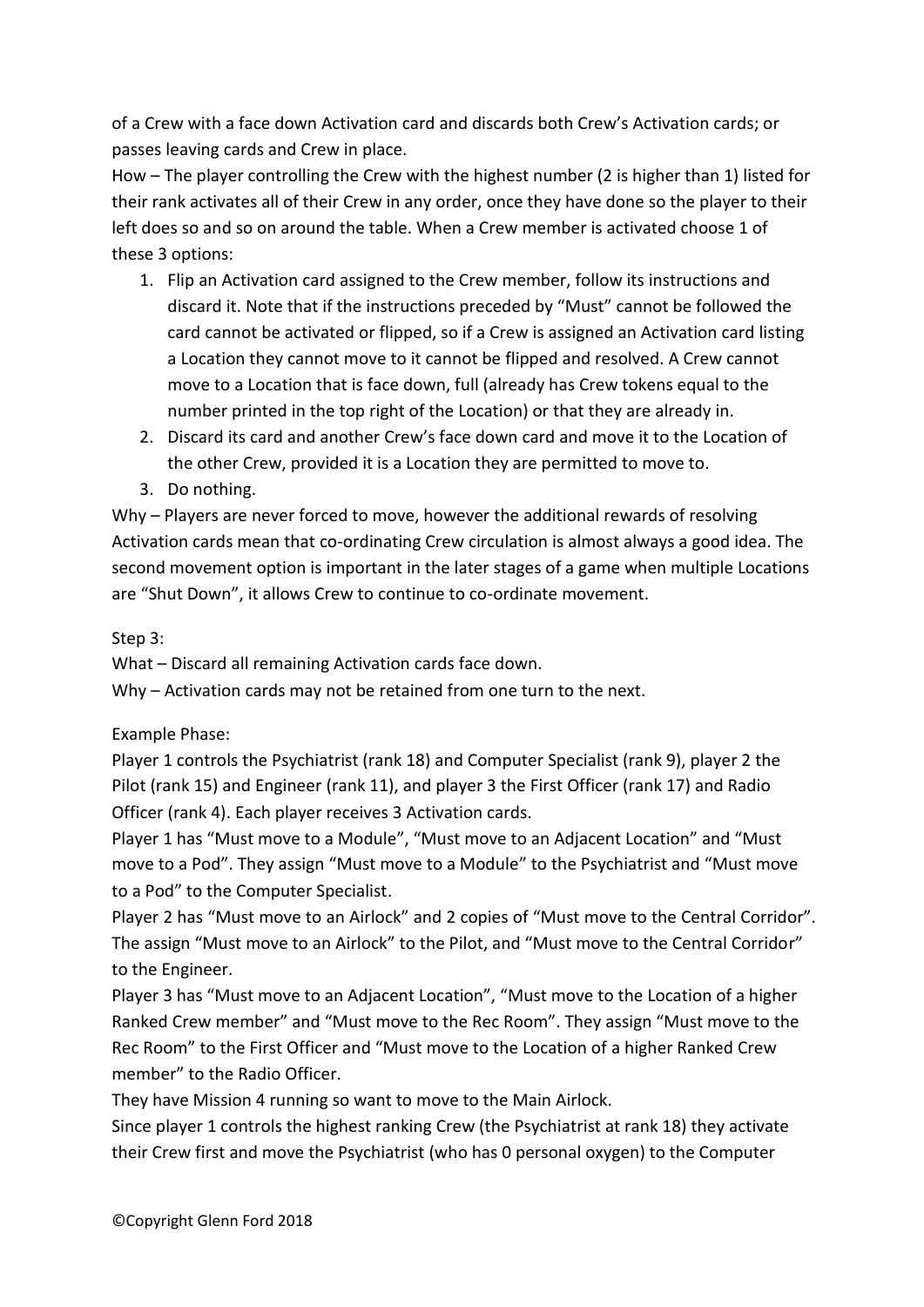Module. The Computer Specialist is already in the Main Airlock so passes, leaving their Activation card in place.

Player 2 moves their Pilot to the Airlock and discards both the Engineer's card and the Computer Specialist's card to move the Engineer to the Airlock.

Player 3 moves the Radio Officer to the Engineer's Location (since the Engineer's rank of 11 is higher than the Radio Officer's 4). The First Officer is already in the Rec Room and so is forced to pass leaving the Activation card in place, although it will then be discarded as the Phase is over, as would any other unused Activation cards be.

The players now have 4 Crew in the Airlock including the Computer Specialist who can protect it against "Shut Down" with his Crew ability, and the Psychiatrist in position to reboot the Airlock if it shuts down while the Crew are outside the ship. They look in pretty good shape.



Legal Adjacent Options **Illegal Adjacent Options** 



The Captain can move to either Location Each Adjacent Location is an illegal option indicated by a blue arrow using the "Move since the Cryo Pod is full and the Central to an Adjacent Location" card. Corridor is Shut Down.



Alternatively the Captain can discard the Activation cards assigned to both the Captain and Trillionaire Backer to move to the Hydro Pod.